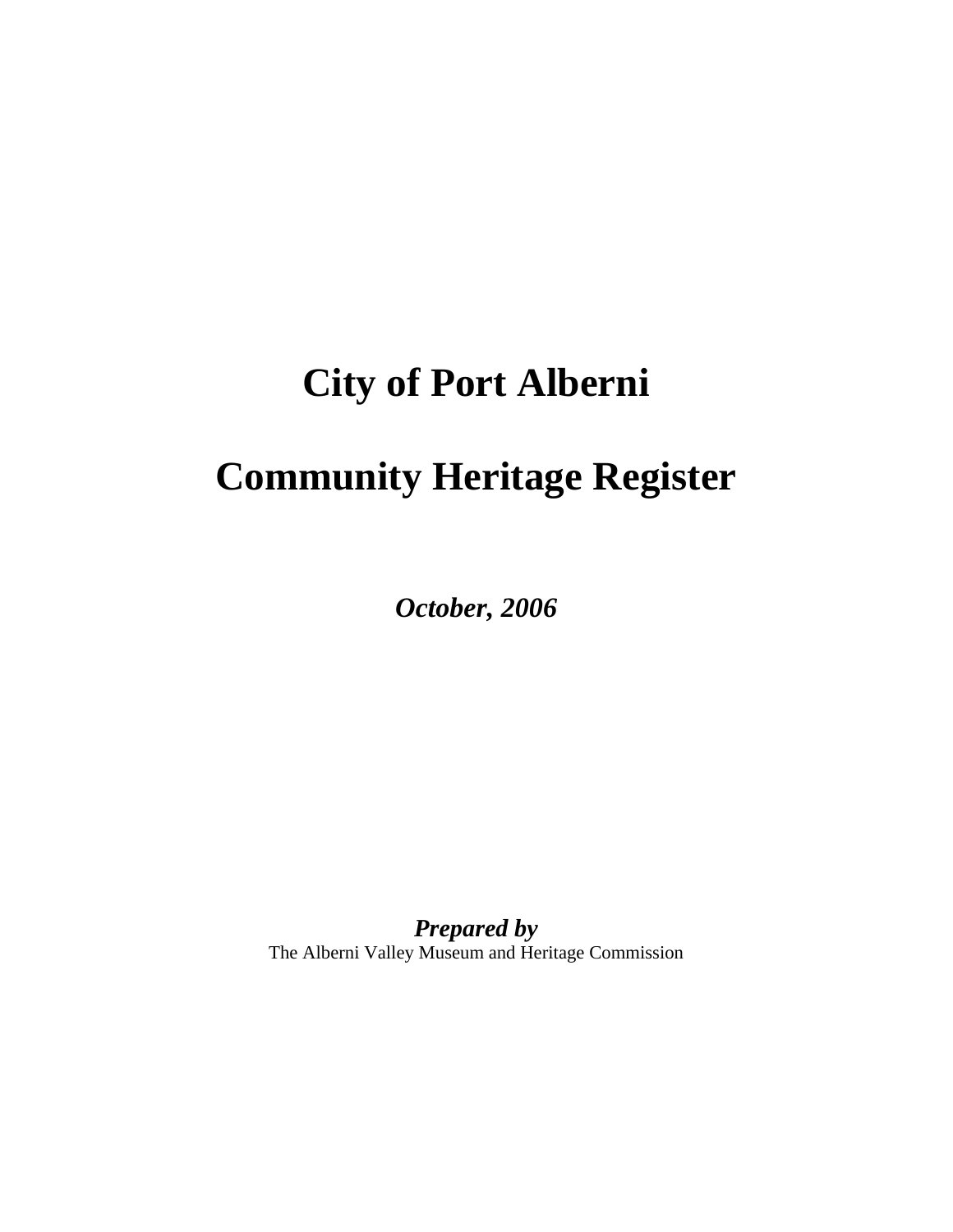# Contents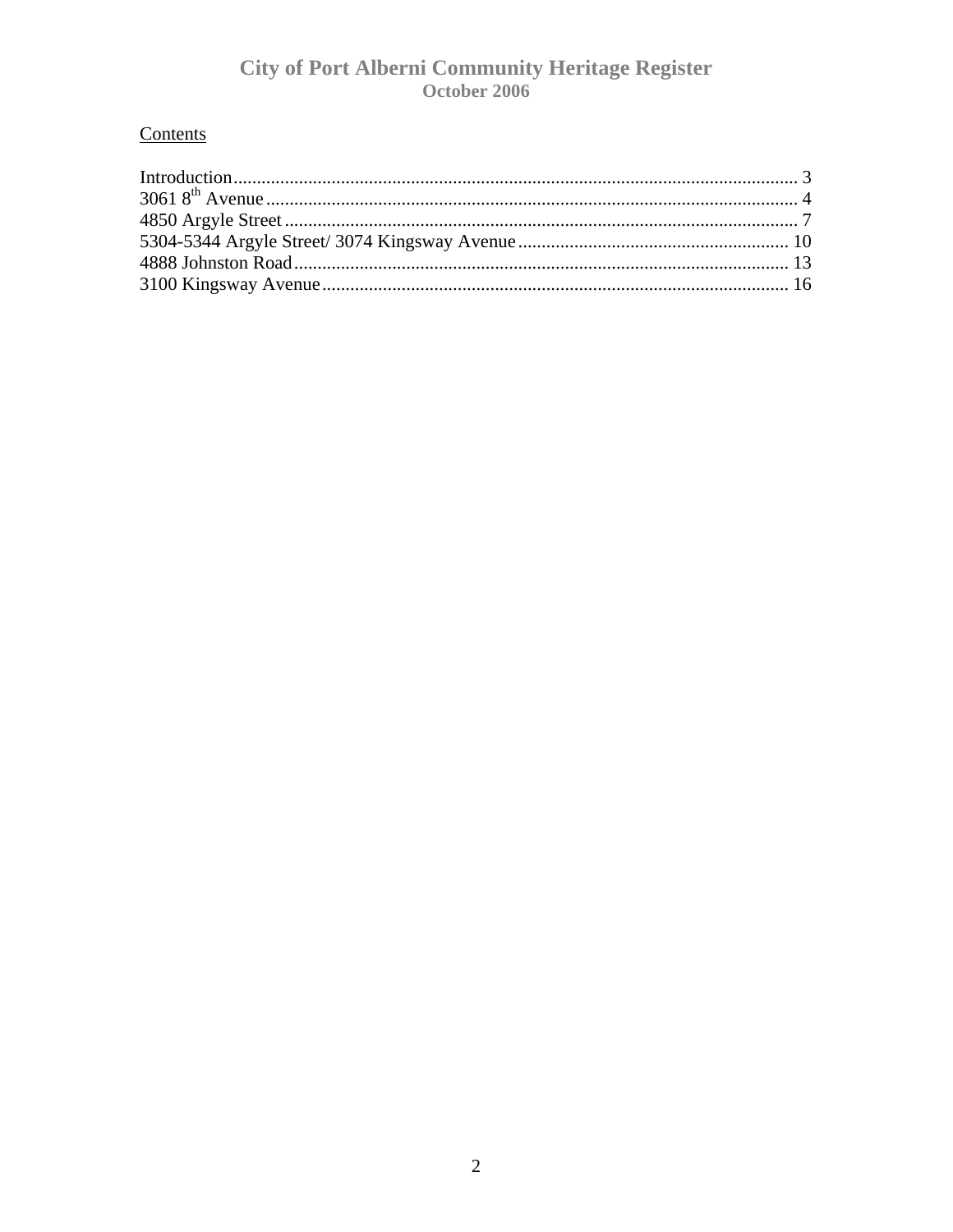#### <span id="page-2-0"></span>**Introduction**

The Alberni Valley Community Heritage Register (CHR) is an official list of historic places, specific to the community, which have been identified as having heritage value or heritage character. Among other things, a CHR enables the local government and community to understand and identify the significance of its historic places, to monitor heritage properties for proposed changes, and to integrate heritage conservation activities into other local government land use planning processes.

The Community Heritage Register ensures the inclusion of a community's historic places on the British Columbia Register of Historic Places (BCRHP), the official provincial listing of historic places that have been formally recognized for their heritage value by the provincial or local governments. Listings on the BCRHP may also be included on the Canadian Register of Historic Places (CRHP), a register of registers which is becoming the most important Internet-based heritage tool for planners, policymakers, developers, industry, community organizations, teachers and students across Canada.

This Community Heritage Register follows the documentation standards established for the British Columbia Register of Historic Places. Each record for each historic place listed includes detailed information regarding location, formal recognition and protection, historic and current functions, as well as a Statement of Significance. The Statement of Significance outlines *what* comprises the historic place in a brief description, *why* a historic place possesses heritage value, and *how* those values are manifested in a list of character-defining elements. The following register of historic places in the Alberni Valley meets the requirements of section 954 of the Local Government Act, providing the local government with an up-to-date and effective tool to guide their planning and development of the City's heritage resources.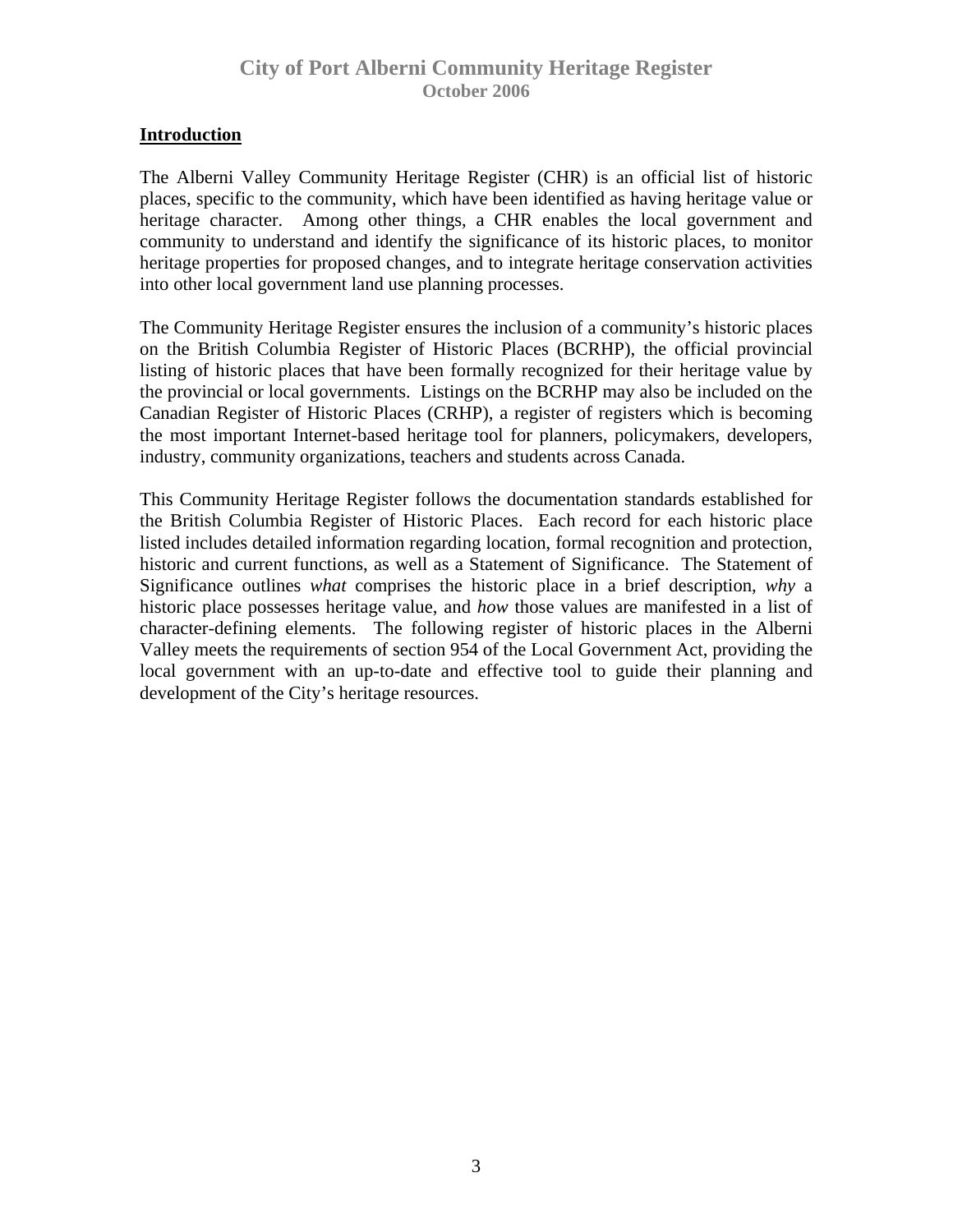<span id="page-3-0"></span>**3061 8th Avenue Rollin Art Centre and Garden Other Names** Fred and Ellen Rollin's House



**Figure 1: Southwest view** 



**Figure 2: 1915** 



**Figure 3: North view** 

#### **Statement of Significance**

#### **Description of Historic Place**

The Rollin Art Centre and Gardens occupies a prominent site on 4 city lots on the corner of  $8<sup>th</sup>$  Ave. and Argyle St. Originally built as a home for Fred & Ellen Rollin in 1914, the Rollin Art Centre is a simple, wooden exterior, two story structure with a hip roof and a second story balcony on the front side of the building.

#### **Heritage Value**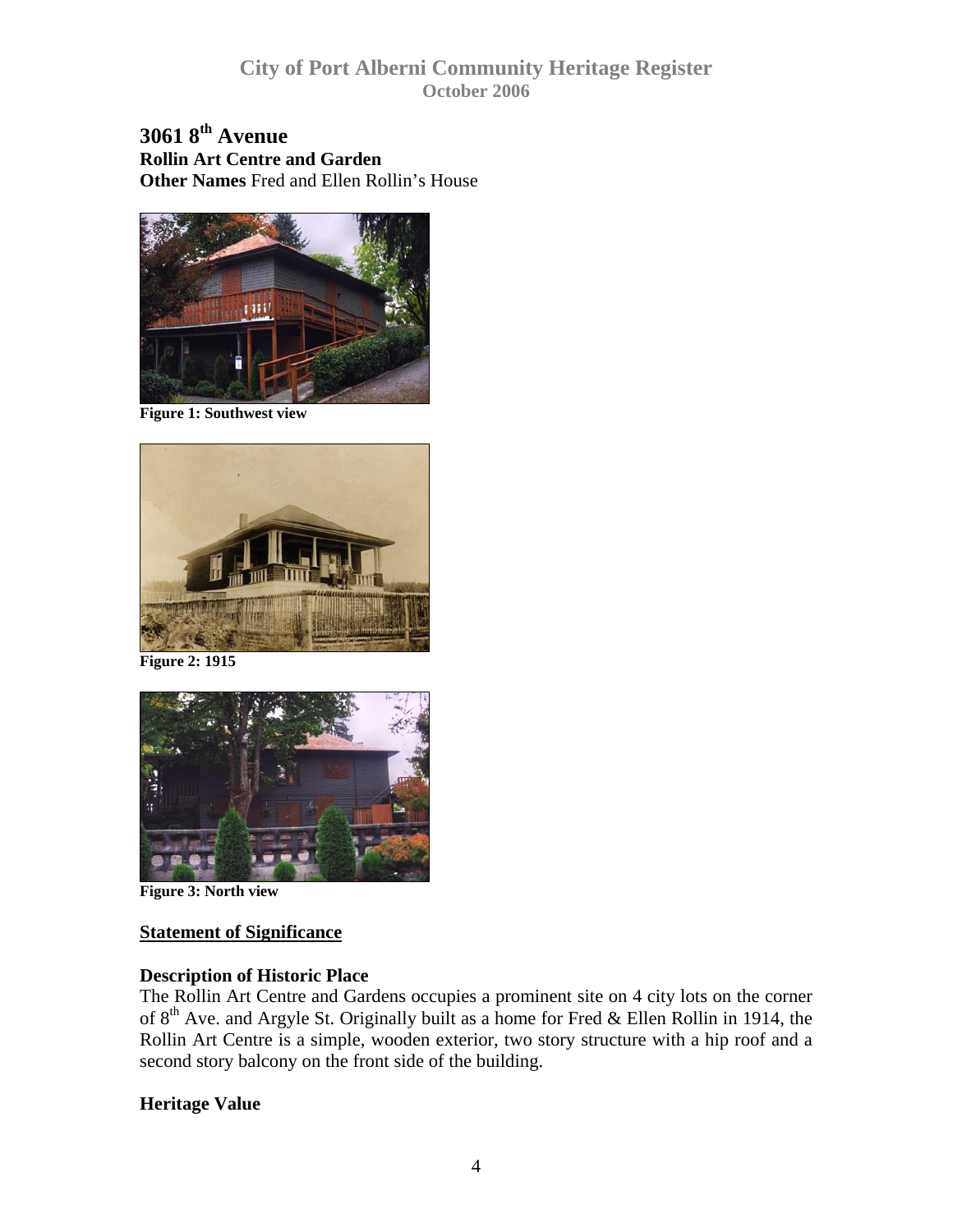The heritage value of the Rollin Art Centre lies both in its historical associations, providing links to memories of one of the early settler families and life in Port Alberni in the early part of the  $20<sup>th</sup>$  century, and its later role as a community arts centre and public garden.

The beautiful gardens which surround the building today provide a living legacy to the memory of Fred Rollins who was an ardent gardener, outdoorsman and naturalist. As the city of Port Alberni grew up around him, Fred Rollin became known for his beautiful garden with its many unusual species of trees, shrubs and spring bulbs.

The present use of the building as a community arts centre honors the memory and continues in the spirit of Ellen Rollin, who was one of only two music teachers in the Valley for many years. It also is a testament to the dedicated volunteers whose vision and hard work were responsible for the creation of the Rollin Art Centre in 1977.

The Rollin Art Centre and Gardens provide a visual link to memories of life in Port Alberni in the early part of the  $20<sup>th</sup>$  century and to the role that the Rollin family played in that history.

The Rollin Art Centre has primary social significance to the Alberni Valley as the first permanent "home of the arts" in the Alberni Valley and as one of the first arts council operated art centres in the province. From its beginnings as an arts centre in 1977 to the present day, the Rollin Art Centre is a community symbol of the vision, commitment, perseverance and unflagging efforts of dedicated volunteers who believed and continue to believe in the importance of a strong presence of the arts in the Alberni Valley.

#### **Character-Defining Elements**

The character defining elements of the Rollin Art Centre and Garden include:

- The beautiful, well maintained public gardens
- Decorative garden structures: two garden fountains, balustrade and granite sculpture
- Situation of the building on its original site
- Exterior building features including its modest, simple homelike appearance, wood frame, wood shingles and hip roof
- Garden gazebo used for special events, including musical performances and weddings
- Present use of the place as a public gallery and public garden

#### **Formal Recognition**

**Recognition Type** Heritage Registration **Recognition Enactment Recognition Date** 

#### **Location**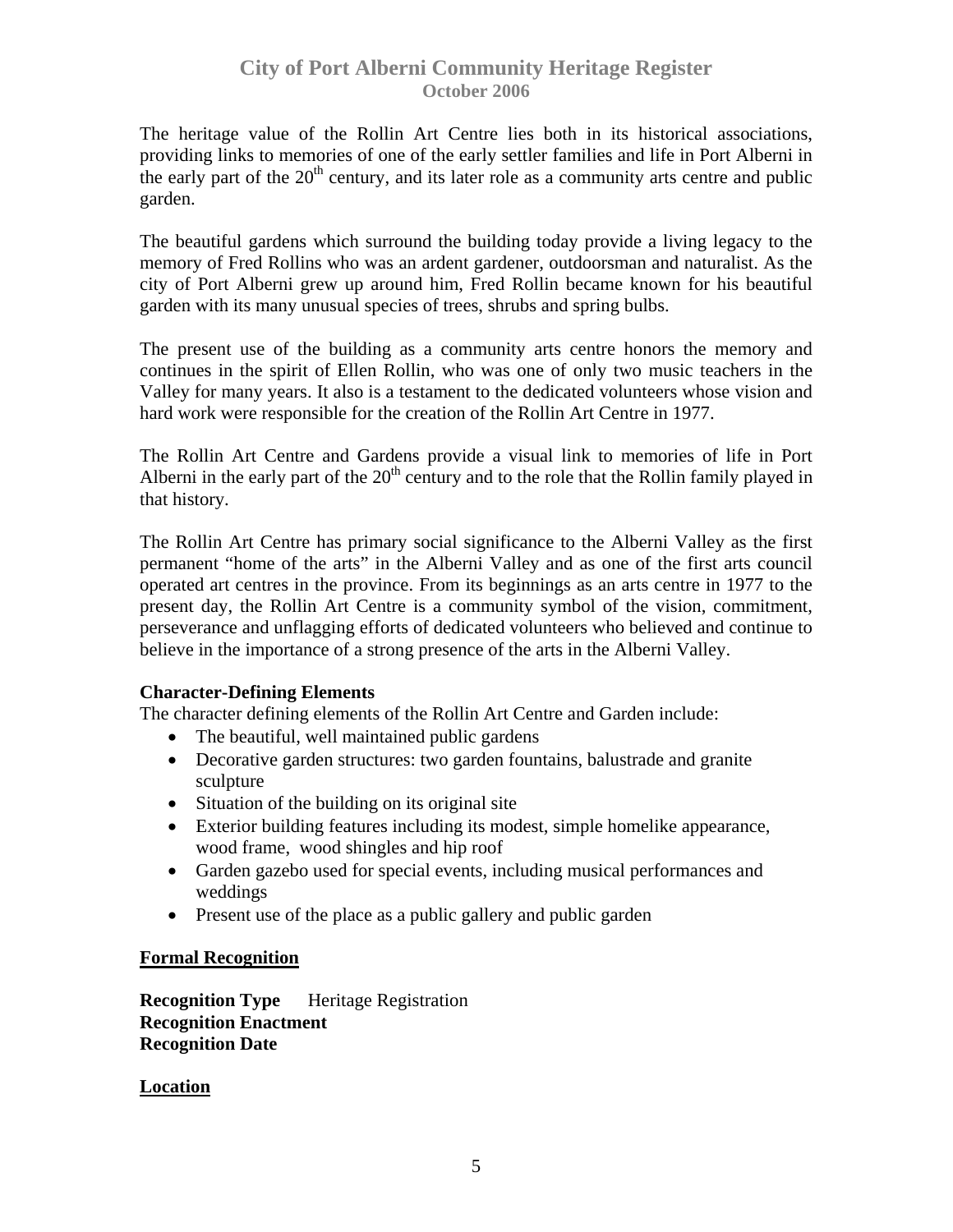| <b>Province/Territory</b><br><b>Community</b>                                   | <b>British Columbia</b><br>Port Alberni |                                                                                                                                                                                                                                                 |
|---------------------------------------------------------------------------------|-----------------------------------------|-------------------------------------------------------------------------------------------------------------------------------------------------------------------------------------------------------------------------------------------------|
| <b>Location Description</b><br><b>Cadastral Identifier</b>                      |                                         | P.I.D. 009-248-846                                                                                                                                                                                                                              |
| <b>Historical Information</b>                                                   |                                         |                                                                                                                                                                                                                                                 |
| <b>Construction Date(s)</b><br><b>From</b> circa 1914<br>T <sub>0</sub><br>1914 |                                         |                                                                                                                                                                                                                                                 |
| <b>Significant Date(s)</b><br>1977                                              | $1914 - 1976$                           | residence of Fred and Ellen Rollin<br>Community Arts Council of the Alberni Valley<br>signs an agreement with the City of Port Alberni to<br>lease the Rollin House and two adjacent lots with<br>the goal of creating a community arts centre. |
| Theme – Category and Type                                                       |                                         | Building Social and Community Life - Community<br>Organizations<br>Expressing Intellectual and Cultural Life – Learning<br>and the Arts                                                                                                         |
| <b>Function – Category and Type</b>                                             |                                         | Single Dwelling - Historic<br>Park – Current<br><b>Recreation Centre - Current</b>                                                                                                                                                              |
| <b>Associated Architect/Builder</b><br><b>Architect</b><br><b>Builder</b>       |                                         |                                                                                                                                                                                                                                                 |
| <b>Additional Information</b>                                                   |                                         |                                                                                                                                                                                                                                                 |
| <b>Contributing Resources</b><br>1 building<br>1 landscape                      |                                         |                                                                                                                                                                                                                                                 |
| <b>Related Listing(s)</b><br><b>Location of Supporting Documentation</b>        |                                         |                                                                                                                                                                                                                                                 |
|                                                                                 |                                         | Alberni Valley Museum and Archives                                                                                                                                                                                                              |
| <b>Cross-Reference to Collection</b>                                            |                                         |                                                                                                                                                                                                                                                 |
| <b>Links</b>                                                                    |                                         | http://www.alberni.net/communityarts/                                                                                                                                                                                                           |
| <b>Category of Property</b>                                                     | public                                  |                                                                                                                                                                                                                                                 |

**Federal/Provincial/Territorial Identifier**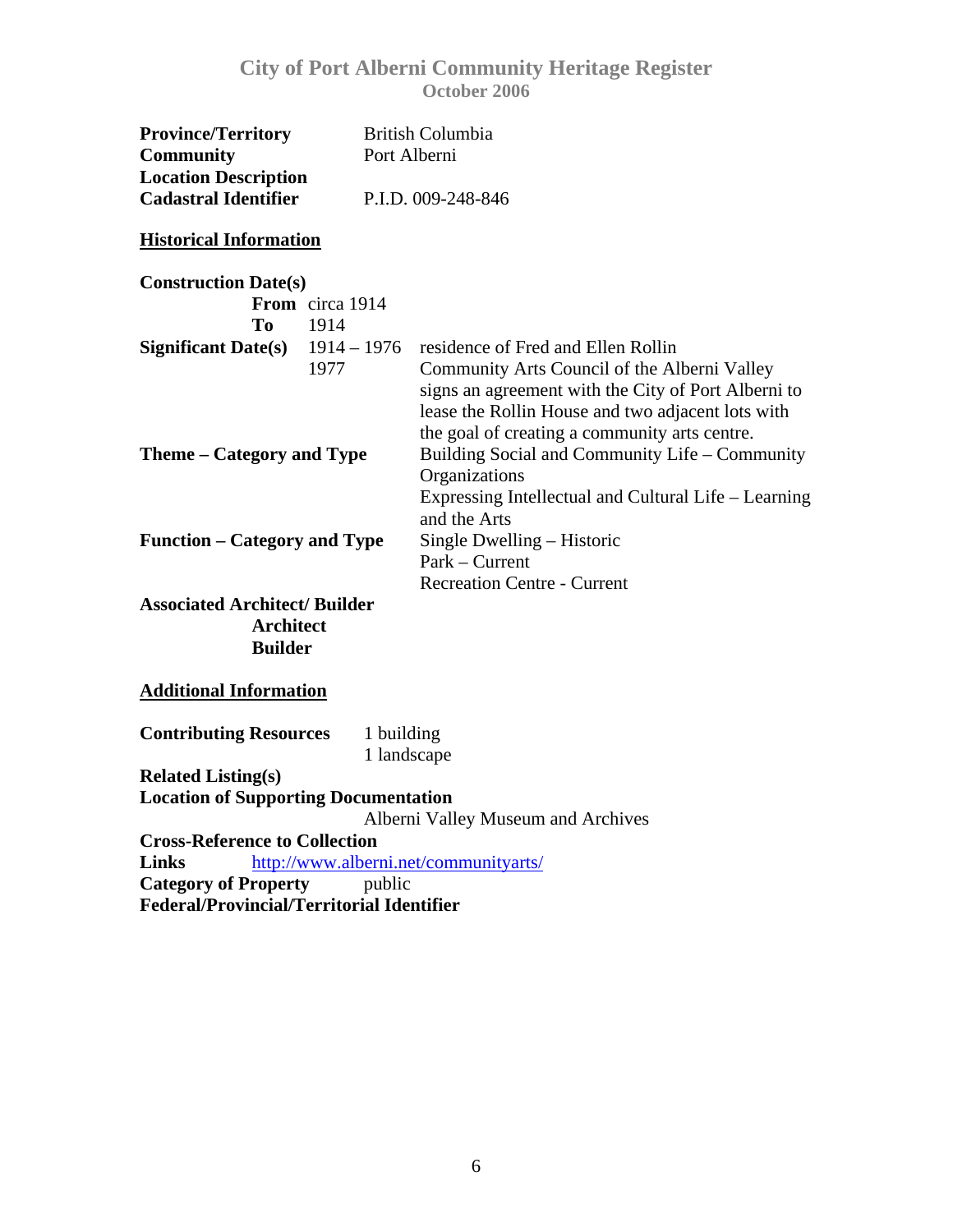<span id="page-6-0"></span>**4850 Argyle Street Port Alberni City Hall Other Names** City Hall





#### **Statement of Significance**

#### **Description of Historic Place**

Port Alberni City Hall is a rectangular wood, steel and glass building built in the International style of the 1950's. It lies at the edge of the commercial district now known as South Port, facing Argyle Street, the main East-West thoroughfare, and is surrounded by attractive landscaped gardens.

#### **Heritage Value**

Port Alberni City Hall was officially opened on May  $20<sup>th</sup>$ , 1959, representing, along with the Federal Building opposite, a new civic core at the height of the city's economic boom, which reached a peak in 1958.After the amalgamation of the twin cities of Alberni and Port Alberni in 1967 the building became the seat of the combined municipality and one of the symbols of the newly integrated community.

The building maintains continuity with the Alberni Valley's past. It stands adjacent to the site of the previous municipal hall constructed in 1928, which was demolished when the new City Hall was built.

In keeping with the City Hall's role as a monument to local government at pride, the landscaped lawns and gardens around the building have been chosen to display items of civic heritage value: items as various as the city's war memorial, a section of original old growth log, a shelter made from timbers from the first sawmill in the Alberni Valley, and a lilac bush propagated from an original plant owned by A. Waterhouse one of the founders of the city.

The building is architecturally important as a fine example of 1950's international style and is one of a pair architecturally designed to form the City's civic core. Designed by architects Wade, Stockdill, and Armour of Victoria, the modern aesthetic of this building reflects establishment and growth of Port Alberni as a vital and permanent city; a centre for natural-resource based commercial endeavours and strong community values.

#### **Character-Defining Elements**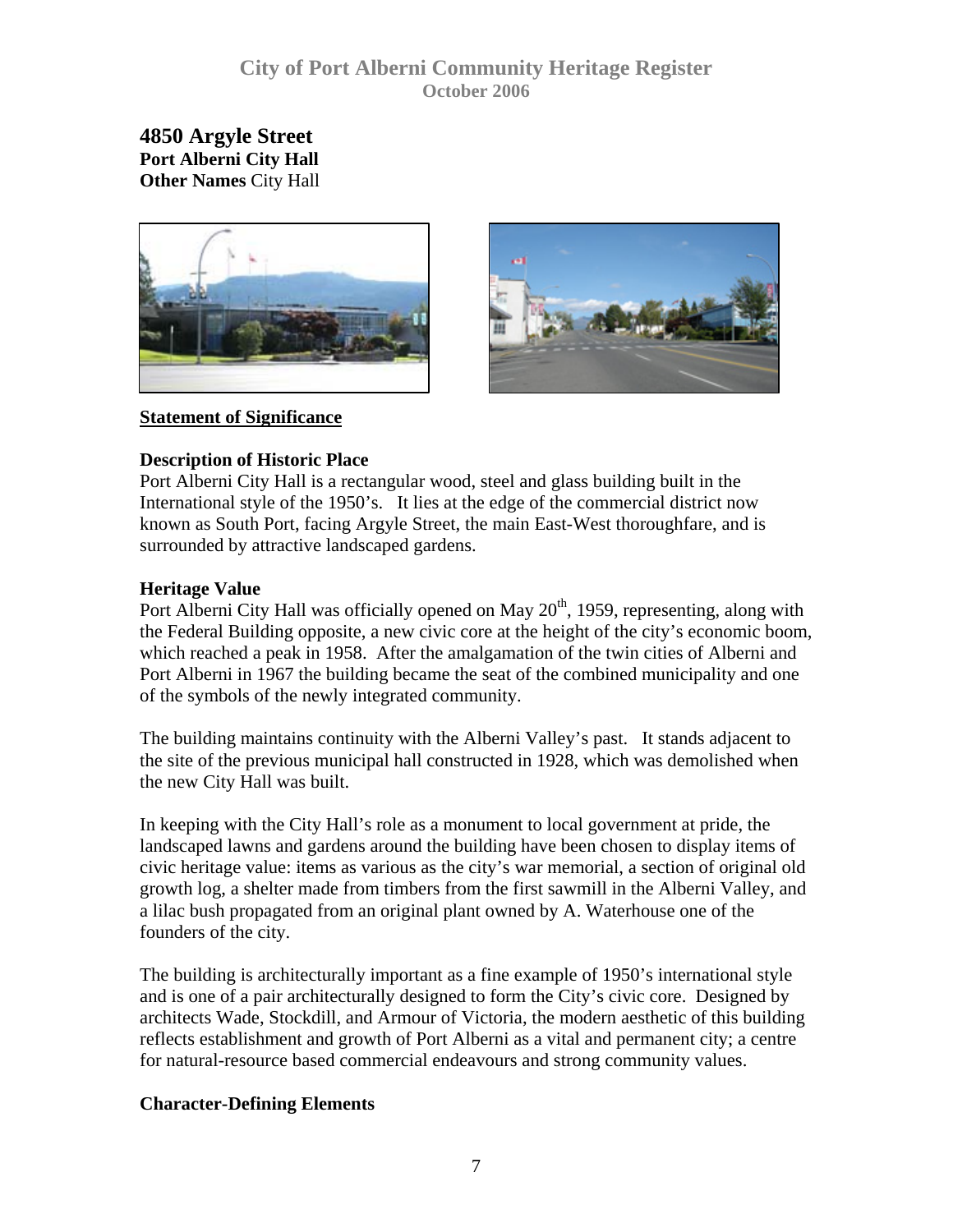The character-defining elements of the Port Alberni City Hall include:

- its links with Port Alberni's past development and boom times
- its International Style architectural aesthetic,
- its horizontal articulation, composed of clear glazed surfaces, horizontal bands of light blue porcelain-enameled spandrel panels and plain aluminum window mullions
- its attractive landscaped setting and its suitability as a display place for symbols of civic heritage, such as the war memorial.
- the presence of a lilac bush descended from an original plant owned by A. Waterhouse.
- its prominent location on the edge of the South Port commercial area
- its compatibility of design with the Federal Building opposite (a recognized Federal Heritage Building: #9320)

#### **Formal Recognition**

**Recognition Type** Heritage Registration **Recognition Enactment Recognition Date** 

#### **Location**

| <b>Province/Territory</b>            | <b>British Columbia</b>                        |  |
|--------------------------------------|------------------------------------------------|--|
| <b>Community</b>                     | Port Alberni                                   |  |
| <b>Location Description</b>          | South Port                                     |  |
| <b>Cadastral Identifier</b>          | P.I.D. 004-961-714                             |  |
| <b>Historical Information</b>        |                                                |  |
| <b>Construction Date(s)</b>          |                                                |  |
| <b>From</b> 1959                     |                                                |  |
| <b>To</b><br>1959                    |                                                |  |
| Significant Date(s)                  |                                                |  |
| Theme – Category and Type            | Governing Canada – Government and Institutions |  |
| <b>Function – Category and Type</b>  | Town or City Hall – Historic                   |  |
|                                      | Town or City Hall - Current                    |  |
| <b>Associated Architect/ Builder</b> |                                                |  |
| <b>Architect/Designer</b>            | Wade, Stockdill, and Armour                    |  |
| <b>Builder</b>                       |                                                |  |
| <b>Additional Information</b>        |                                                |  |
| <b>Contributing Resources</b>        | 1 building                                     |  |

1 landscape feature

**Related Listing(s) Location of Supporting Documentation**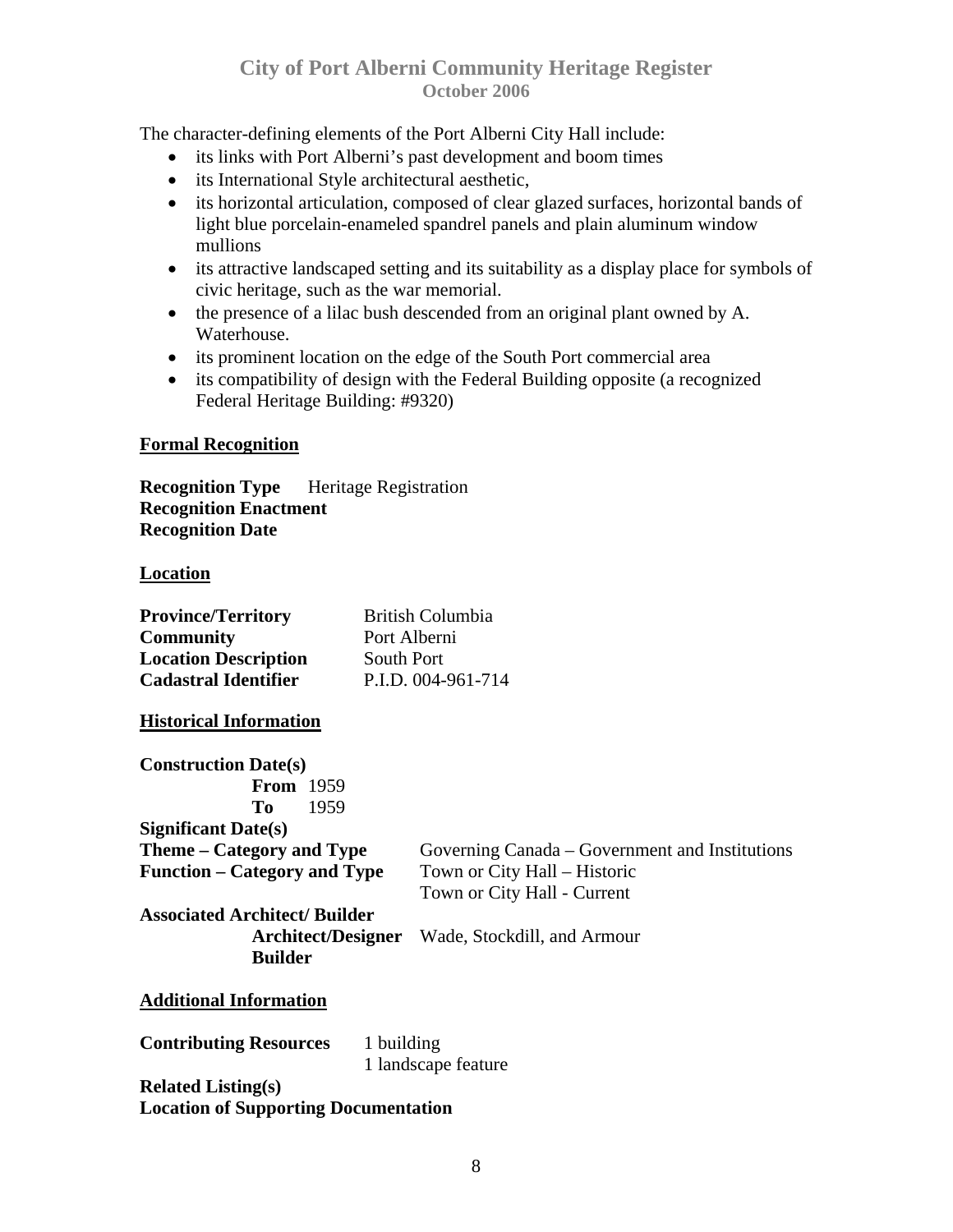Alberni Valley Museum and Archives

**Cross-Reference to Collection**<br>**Links http://www.** http://www.city.port-alberni.bc.ca/<br>**y** Public - local **Category of Property Federal/Provincial/Territorial Identifier**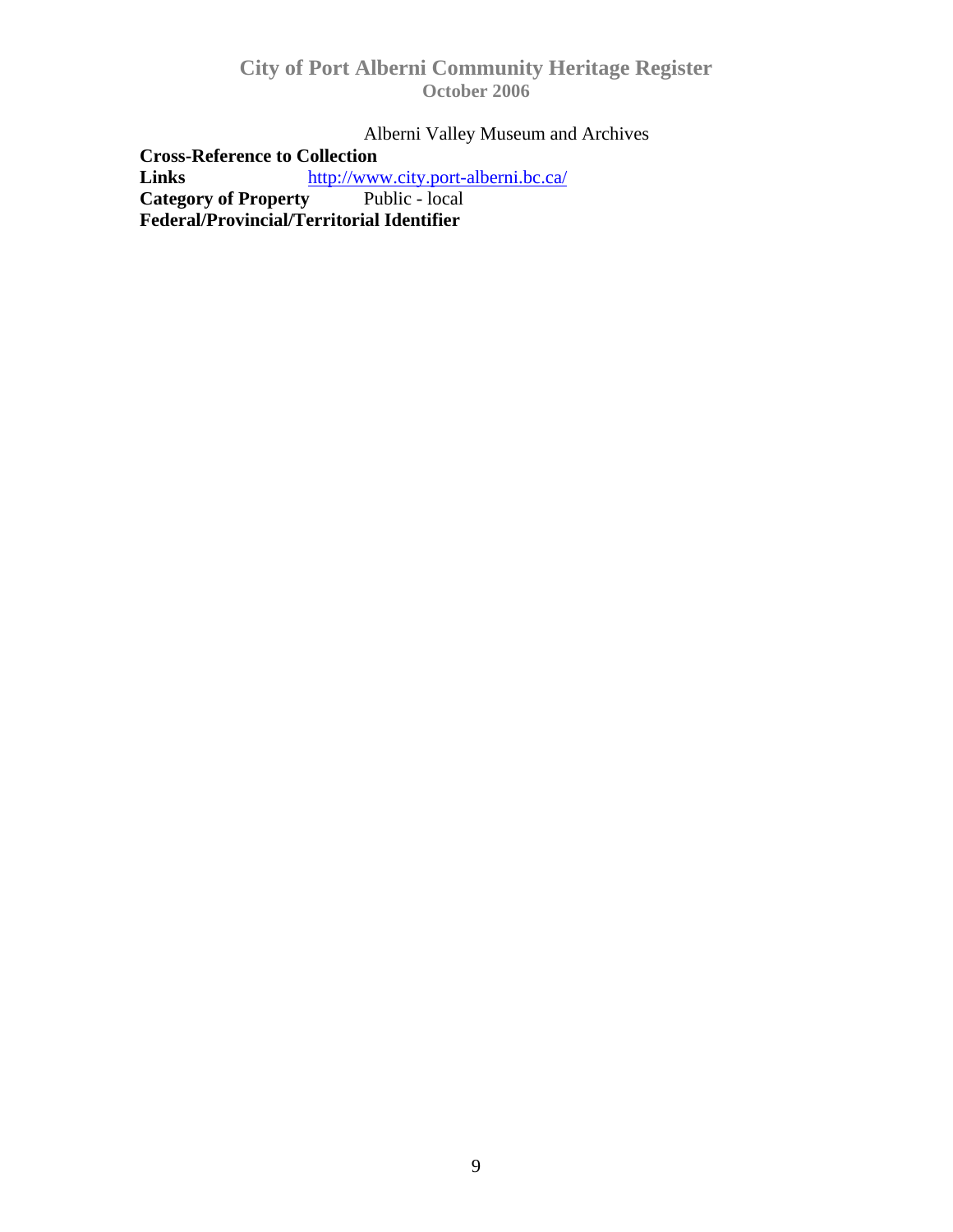#### <span id="page-9-0"></span>**5304-5344 Argyle Street/ 3074 Kingsway Avenue Carmoor Block Other Names** Swale Rock Café Building



**Figure 4: Carmoor 1912** 



**Figure 5: Carmoor 2006** 

#### **Statement of Significance**

#### **Description of Historic Place**

The Carmoor Block is a two- and three- storey brick commercial/residential building located on the northeast corner of Argyle Street and Kingsway Avenue. It is distinguished by its beveled corner, grand central entrance, and three storefronts with bay entrances. The façade of the building is articulated by large-scale concrete pilasters on its lower storey.

#### **Heritage Value**

Built by businessmen Alfred Carmichael and Charles A. Moorhead, the Carmoor Block is valued as a product of the grand commerce associated with the establishment of Port Alberni as the west coast terminus of the E  $&N$  Railway. Built in two phases between 1910 and 1912, this substantial brick building reflects both the early economic and physical development of the town. Originally designed for commercial businesses such as the Alberni Land Company and the Bank of Montreal, and for professional offices in its upper stories, it is a reflection of the financial optimism which was shaping Port Alberni in the early twentieth century.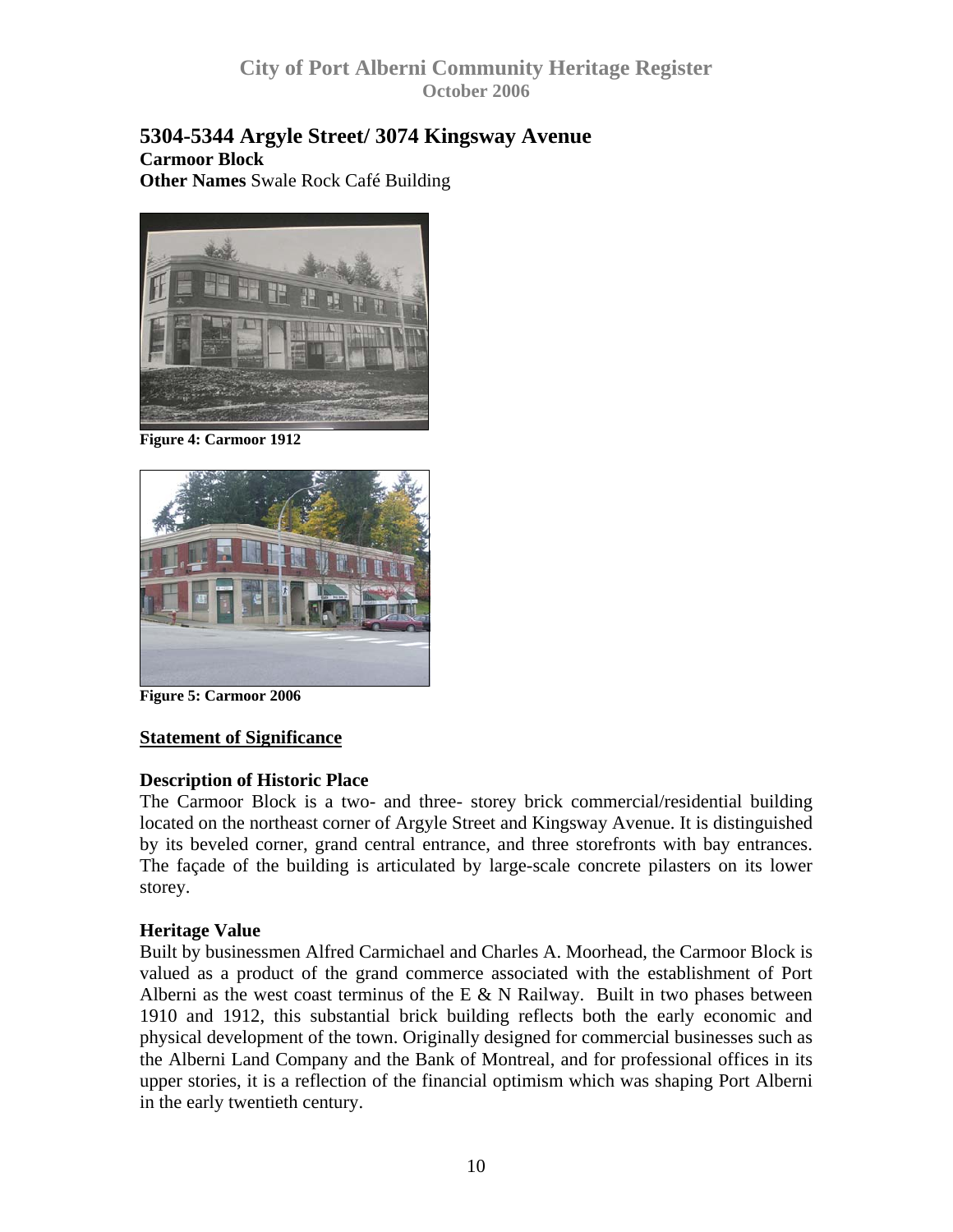Notably, the Carmoor Block is one of Port Alberni's oldest surviving commercial buildings.

#### **Character-Defining Elements**

The character-defining elements of the Carmoor Block include:

- The flat-roofed, two and three storey form, and its street level configuration which includes four primary storefronts, and one office space on Kingsway Avenue.
- Surviving elements of its original grand design, including its beveled corner, concrete pilasters on lower storey, cornices, window and door openings, and the grand entrance and stairwell to the upper storey.
- Original construction materials, including its brick and concrete exterior and wooden interior structural members.
- Surviving historic windows over storefronts and tiles under windows at street level.
- Surviving original fixtures and finishes, included subway tiles shipped from England in the grand entrance, wooden flooring, and window and door hardware.
- 10' ceilings in the upper storey spaces.
- Surviving physical evidence of its original commercial functions, seen in the two walk-in vaults on the main floor.

#### **Formal Recognition**

**Recognition Type Heritage Registration Recognition Enactment Recognition Date** 

#### **Location**

| <b>Province/Territory</b>   | <b>British Columbia</b> |
|-----------------------------|-------------------------|
| <b>Community</b>            | Port Alberni            |
| <b>Location Description</b> | <b>Harbour Quay</b>     |
| <b>Cadastral Identifier</b> | P.I.D. 024-645-231      |

#### **Historical Information**

| <b>Construction Date(s)</b>         |                                             |
|-------------------------------------|---------------------------------------------|
| <b>From</b> 1910                    |                                             |
| 1912<br>To                          |                                             |
| Significant Date(s)                 |                                             |
| Theme – Category and Type           | Developing Economies – Trade and Commerce   |
|                                     | Developing Economies – Trade and Commerce   |
|                                     | Expressing Intellectual and Cultural Life – |
|                                     | Architecture and Design                     |
| <b>Function – Category and Type</b> | <b>Commercial Building</b>                  |
| <b>Associated Architect/Builder</b> |                                             |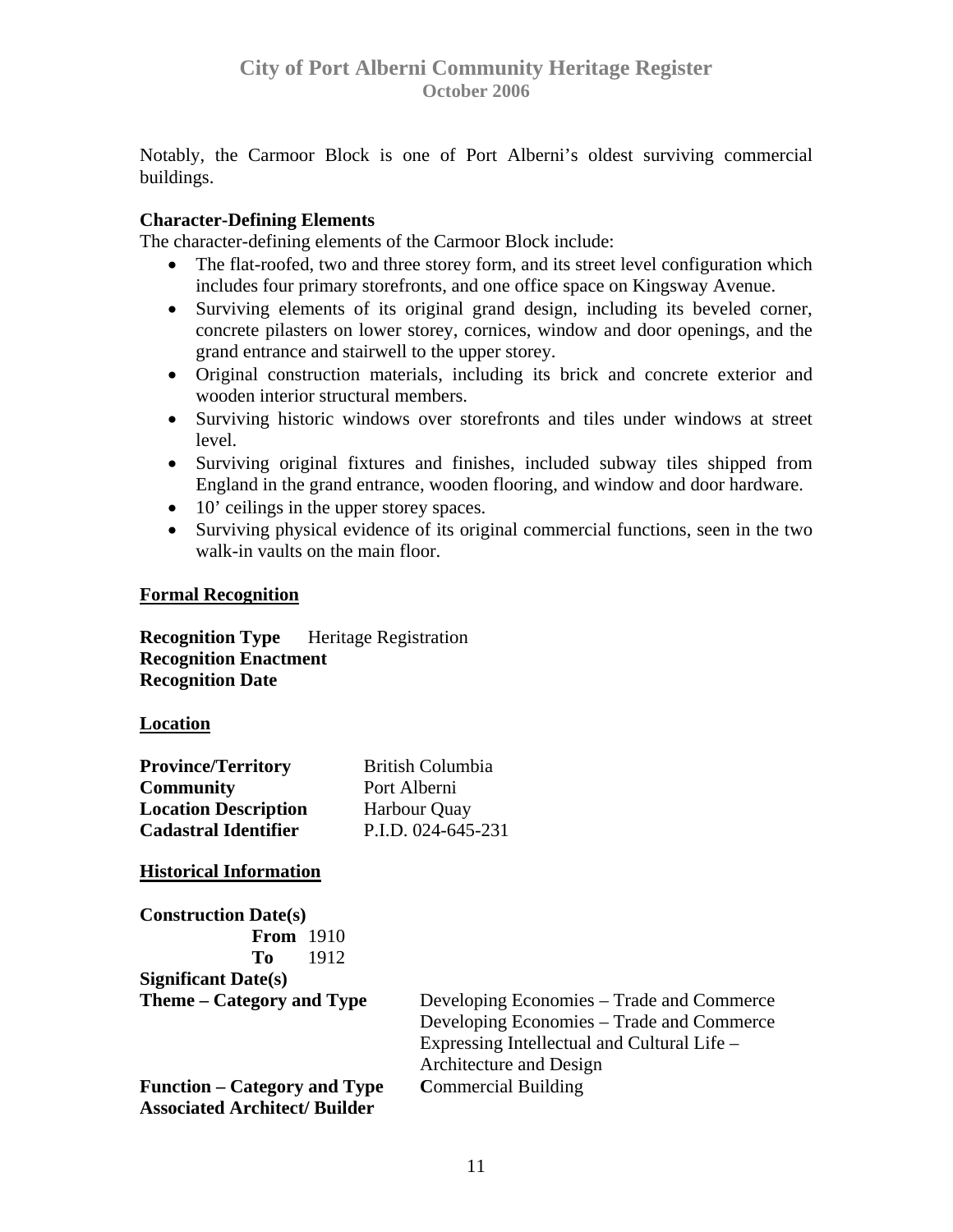**Architect** 

 **Builder** Alfred Charmichael Charles A. Moorhead

#### **Additional Information**

**Contributing Resources** 1 building **Related Listing(s) Location of Supporting Documentation** Alberni Valley Museum and Archives **Cross-Reference to Collection Links Category of Property** Private **Federal/Provincial/Territorial Identifier**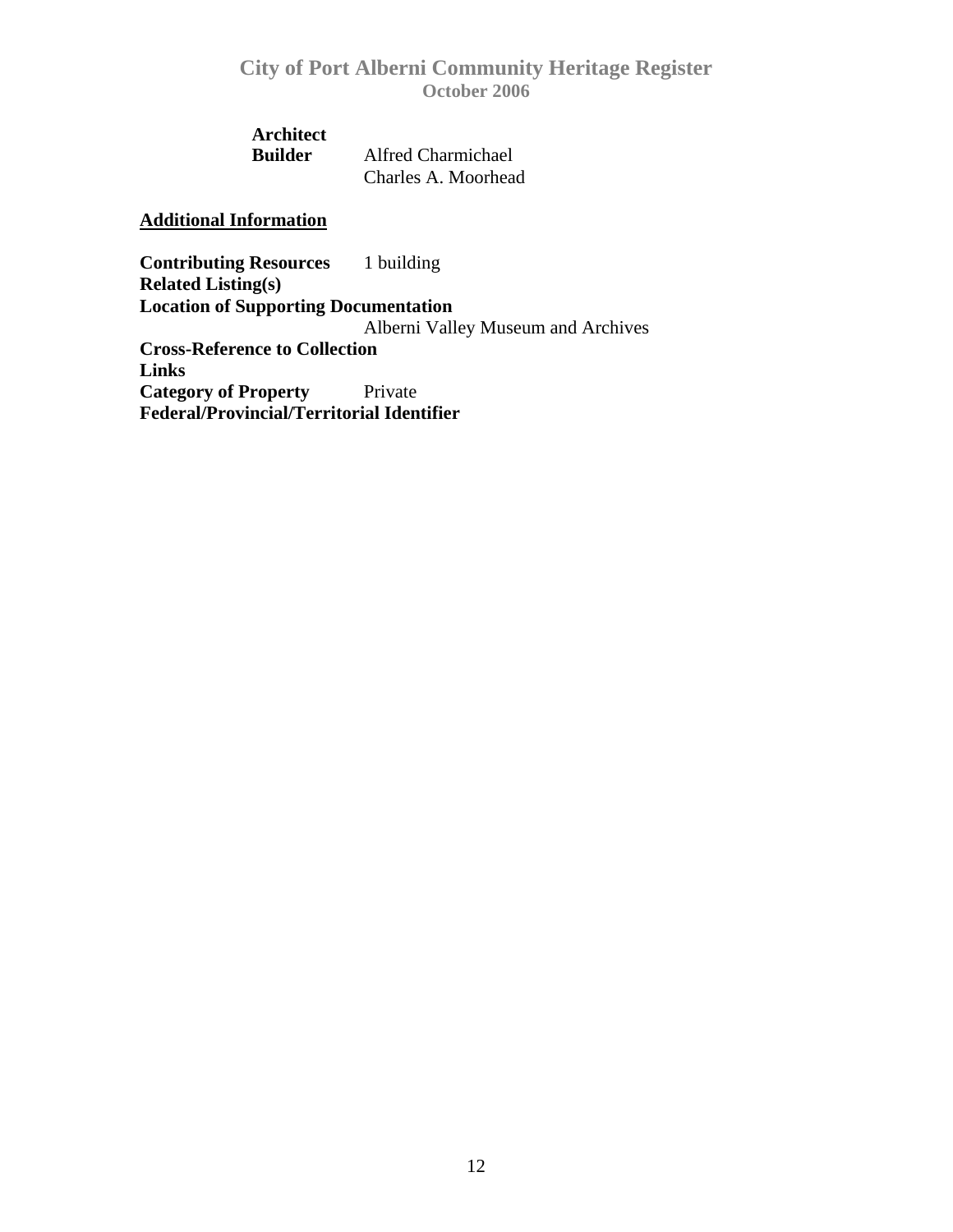<span id="page-12-0"></span>**4888 Johnston Road Alberni Post Office Other Names** 



**Figure 6: Northeast corner** 



**Figure 7: Entrance detail** 

#### **Statement of Significance**

#### **Description of Historic Place**

The Alberni Post Office is a one and one half story brick building with a basement. It is located on the corner of Johnston Road and Gertrude Street. It has a flat roof and an articulated entrance.

#### **Heritage Value**

The value of the Alberni Post Office lies in its ability to evoke a sense of the past when the post office was the heart of the community and a central meeting place for the citizens of Alberni. The post office is a testament to the community identity which distinguishes Alberni from Port Alberni.

As a landmark building, the post office is also valued for its architecture. Its Art Deco style is important as a symbol of permanence and modernity in Alberni's history. Built in the key modern aesthetic of its day, the 1939 post office reflects its importance in the community, and stands as a monument to the value of Alberni's early identity and status as an important centre for the logging and fishing industries. The post office is a valued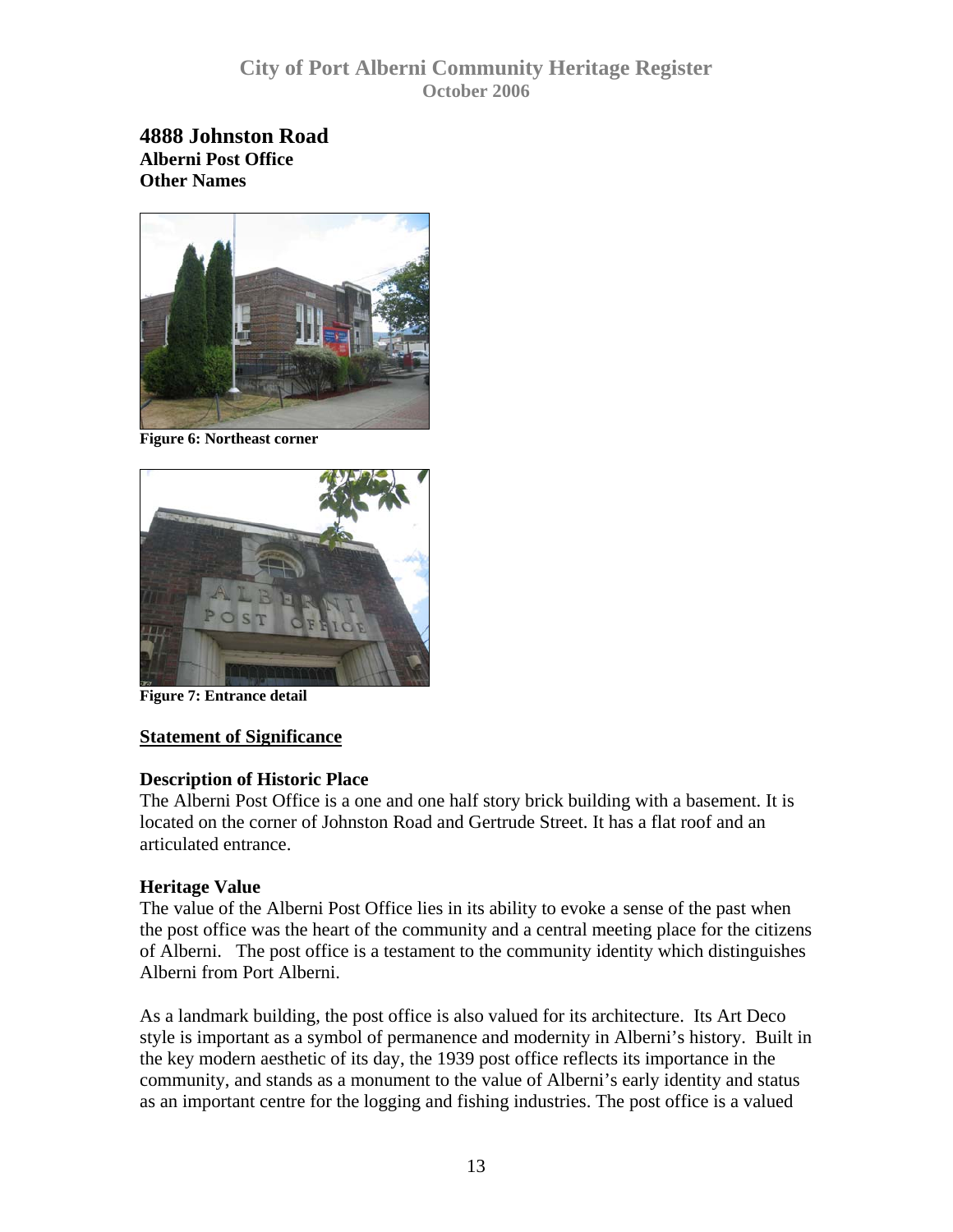reflection of the status and modernity of this community in the first half of the twentieth century.

 The post office is also important as the only early symbol of the federal presence in this small town. Its architecture and styling reflect the national emergence of the "modern post office" which included the introduction of both trans-Atlantic and trans-Canadian airmail service.

The situation of the post office at the corner of Johnston Road and Gertrude Street is noteworthy as it was and remains a central location for business section of Alberni. It is important to note that land on which this building sits was donated by Mr. L.W.H. Marcon in 1914, specifically for the location of a post office, reflecting an early desire to establish this part of town as a desirable location for business. The 1939 building is the second post office to stand at this location.

The cultural value of this historic site is evident in its continuous use as a post office since 19l4.

## **Character-Defining Elements**

The character-defining elements of the Alberni Post Office include:

- its one and one half storey massing
- its basement
- its interior spatial configurations which relate to its 1939 design
- identification of the place as a post office seen in elements such as signs, post boxes, -counter etc
- its Art Deco design (simple lines, flat roof, articulated entrance)
- location at the corner of Johnston Road and Gertrude Street
- its brick construction
- existing wooden windows and doors
- the sense of place in the interior, seen in the prewar, mid  $20<sup>th</sup>$  century interior design
- all surviving historic fixtures and fittings dating from 1939 on

#### **Formal Recognition**

**Recognition Type** Heritage Registration **Recognition Enactment Recognition Date** 

#### **Location**

| <b>Province/Territory</b>   | British Columbia                 |
|-----------------------------|----------------------------------|
| <b>Community</b>            | Port Alberni                     |
| <b>Location Description</b> | Northport Downtown core district |
| <b>Cadastral Identifier</b> | P.I.D. 005-518-890               |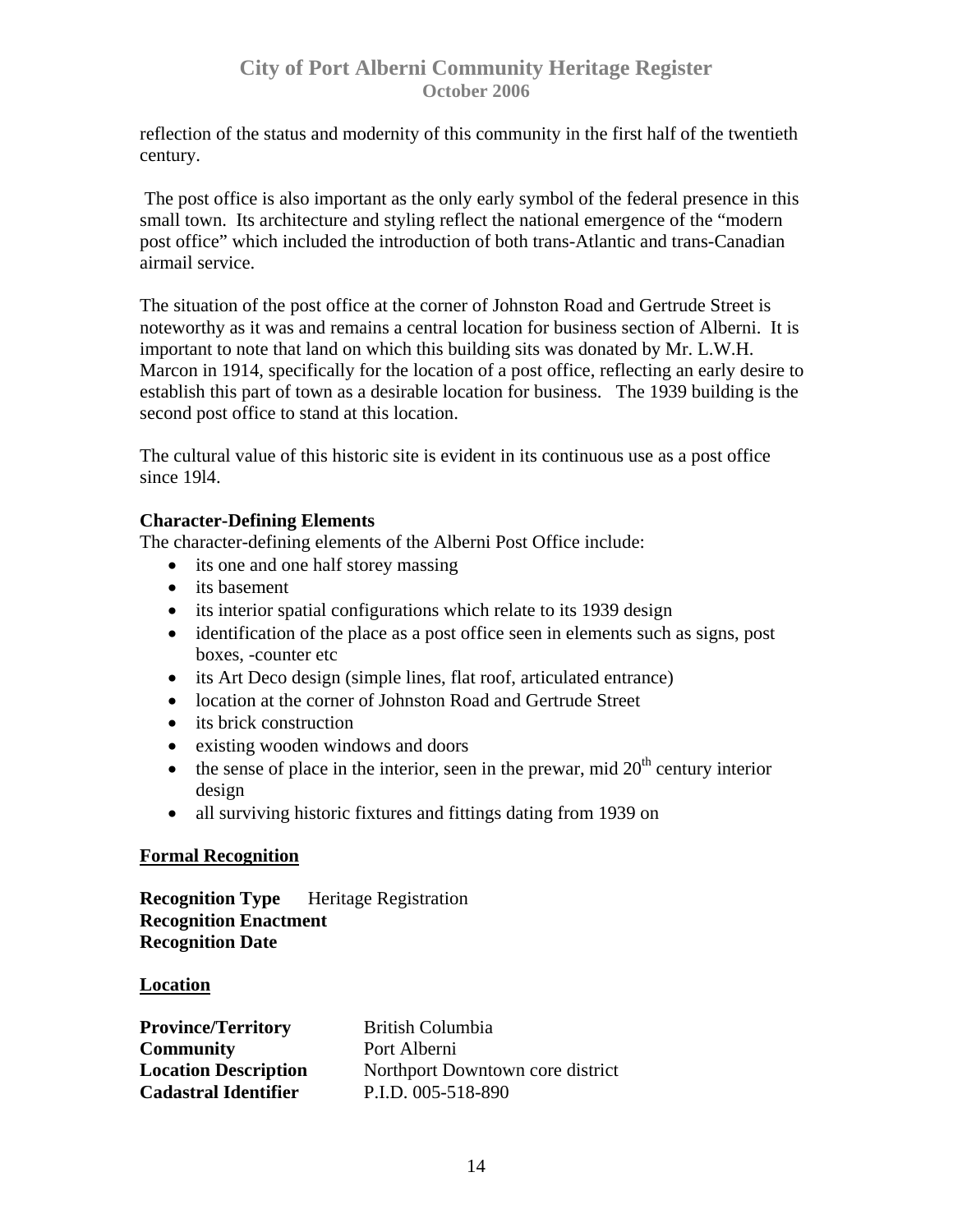#### **Historical Information**

| <b>Construction Date(s)</b>          |                                             |
|--------------------------------------|---------------------------------------------|
| <b>From</b> 1939                     |                                             |
| To<br>1939                           |                                             |
| <b>Significant Date(s)</b>           |                                             |
| Theme – Category and Type            | Developing Economies – Trade and Commerce   |
|                                      | Developing Economies – Trade and Commerce   |
|                                      | Expressing Intellectual and Cultural Life – |
|                                      | Architecture and Design                     |
| Function – Category and Type         | Post Office - Historic                      |
|                                      | Post Office - Current                       |
| <b>Associated Architect/ Builder</b> |                                             |
| Architect                            |                                             |
| Builder                              | <b>Thor Peterson</b>                        |
|                                      |                                             |

#### **Additional Information**

**Contributing Resources** 1 building **Related Listing(s) Location of Supporting Documentation** Alberni Valley Museum and Archives **Cross-Reference to Collection Links Category of Property** Public - Federal **Federal/Provincial/Territorial Identifier**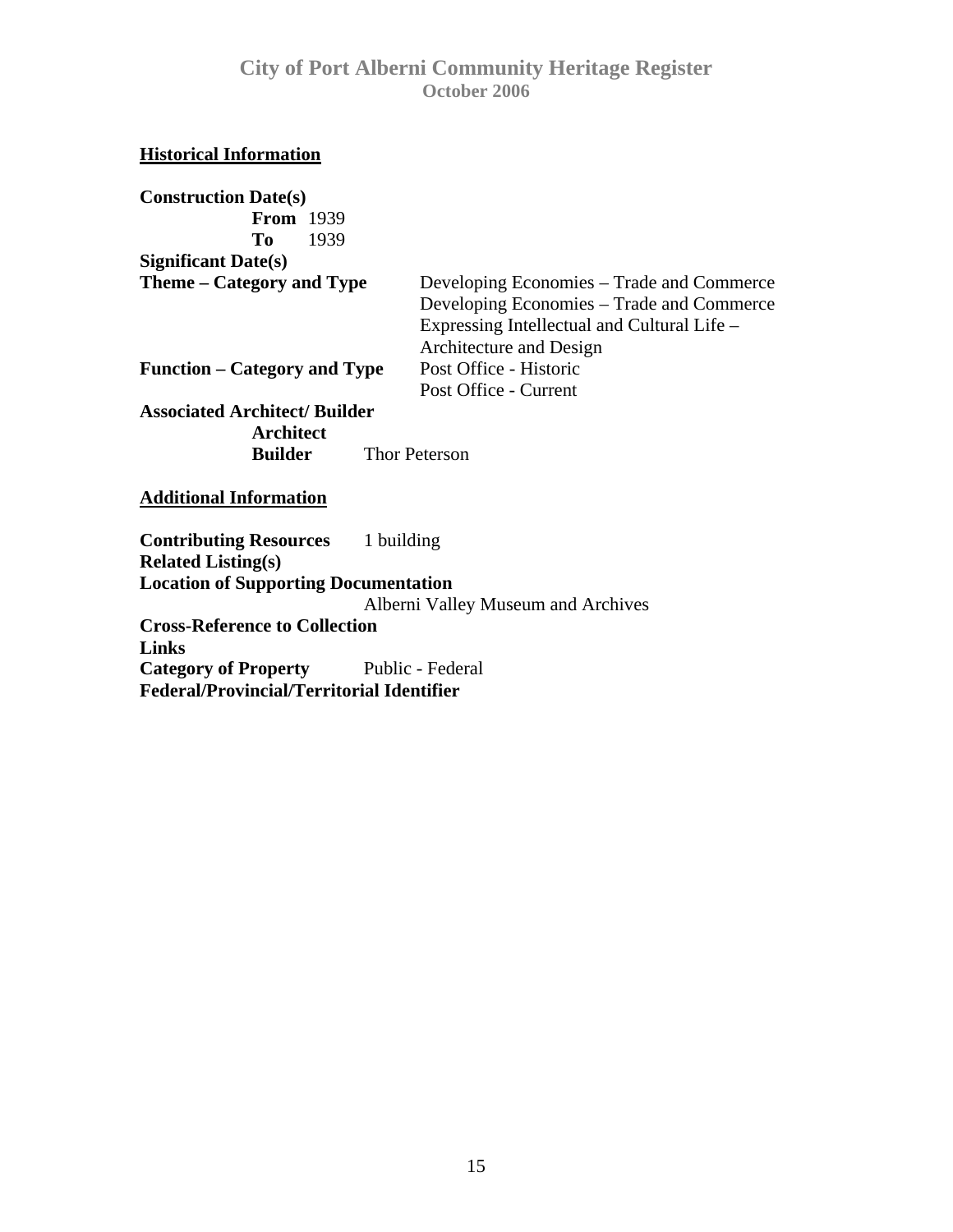<span id="page-15-0"></span>**3100 Kingsway Avenue Port Alberni Train Station Other Names** 



**Figure 8: Train Station** 



**Figure 9: Rear elevation**

#### **Statement of Significance**

#### **Description of Historic Place**

This one and one-half storey building is of a typical Canadian Pacific Railway station design with former station agent family quarters on the second floor. The 'Tuscan' brown exterior wood siding on the bottom is accented with cream trim, large wooden brackets support the overhang of the cedar-shingled roof. The exterior walls of the second storey are cover with cedar shingles as well. On the Kingsway street side there is a seven bay, concrete and brick, flat roofed, freight truck extension.

#### **Heritage Value**

The railway station is valued as a key early entry and departure point in the city. It represents a connection with other Vancouver Island communities associated with travel by both rail and road between 1912 and 1970. It is also significant that this building continued to function in its original capacity after rail travel diminished and automobile traffic increased. Its current use for the tourist railroad reflects the historic value of rail travel within the community.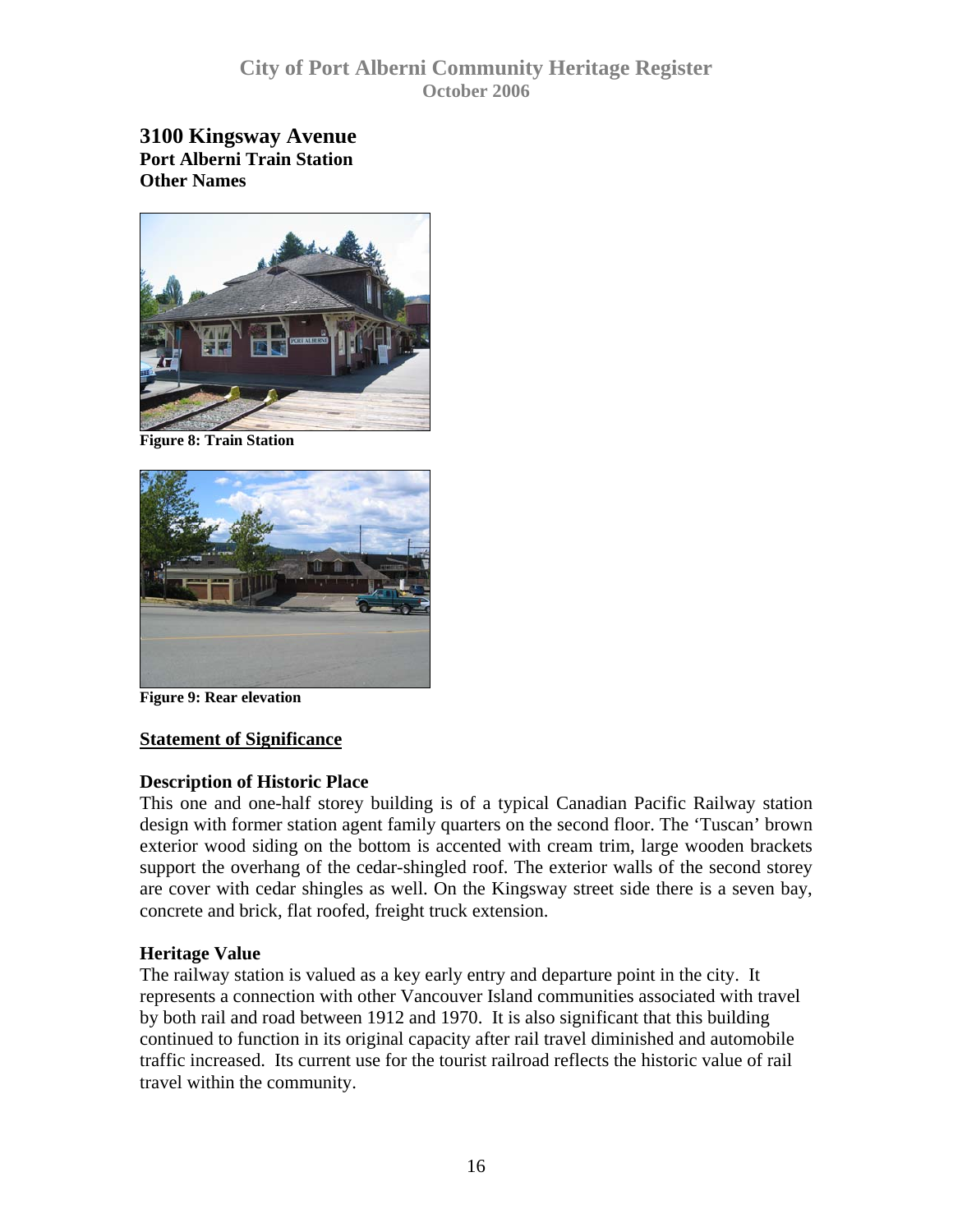Built in 1911 from drawings done by R.A. Bainbridge, the railway station evokes the sense of importance that was associated with rail travel in Port Alberni in the first half of the twentieth century. The 1950s additions to the train station are significant as reflections of the changing nature of transport and business in the community, as truck freight traffic took the place of rail.

Because this building has played an important role in the development of this community, the city purchased the property and a group of volunteers restored the station to its original appearance in 1990.

#### **Character-Defining Elements**

The character-defining elements of the Port Alberni Train Station include: Exterior -

- One and one-half story CPR design
- wooden horizontal lap siding on lower storey with cedar shingle on the exterior of the second storey.
- Wooden bracing supporting roof overhang
- Cedar shingle hip roof with dormers over second storey windows
- Wooden exterior painted in CPR traditional Tuscan brown with cream trim
- Station telegraphers' bay window facing the railroad tracks
- two large freight doors on the track side
- Port Alberni 'station' signs on north and south ends of building
- Its physical relationship to the railway tracks and to the streets

Truck Freight Extension (on East side of building)

- seven bay merchandising freight bays
- five wooden roll-up overhead doors and two bricked-in bays on the north and south sides
- one wooden door and two bricked-in panels comprise the east side
- concrete flat roof with a tar and gravel overlay

#### **Formal Recognition**

**Recognition Type** Heritage Designation **Recognition Enactment** Bylaw #3963 **Recognition Date** April 9, 1990

**Recognition Type** Heritage Registration **Recognition Enactment Recognition Date** 

#### **Location**

**Province/Territory** British Columbia **Community** Port Alberni